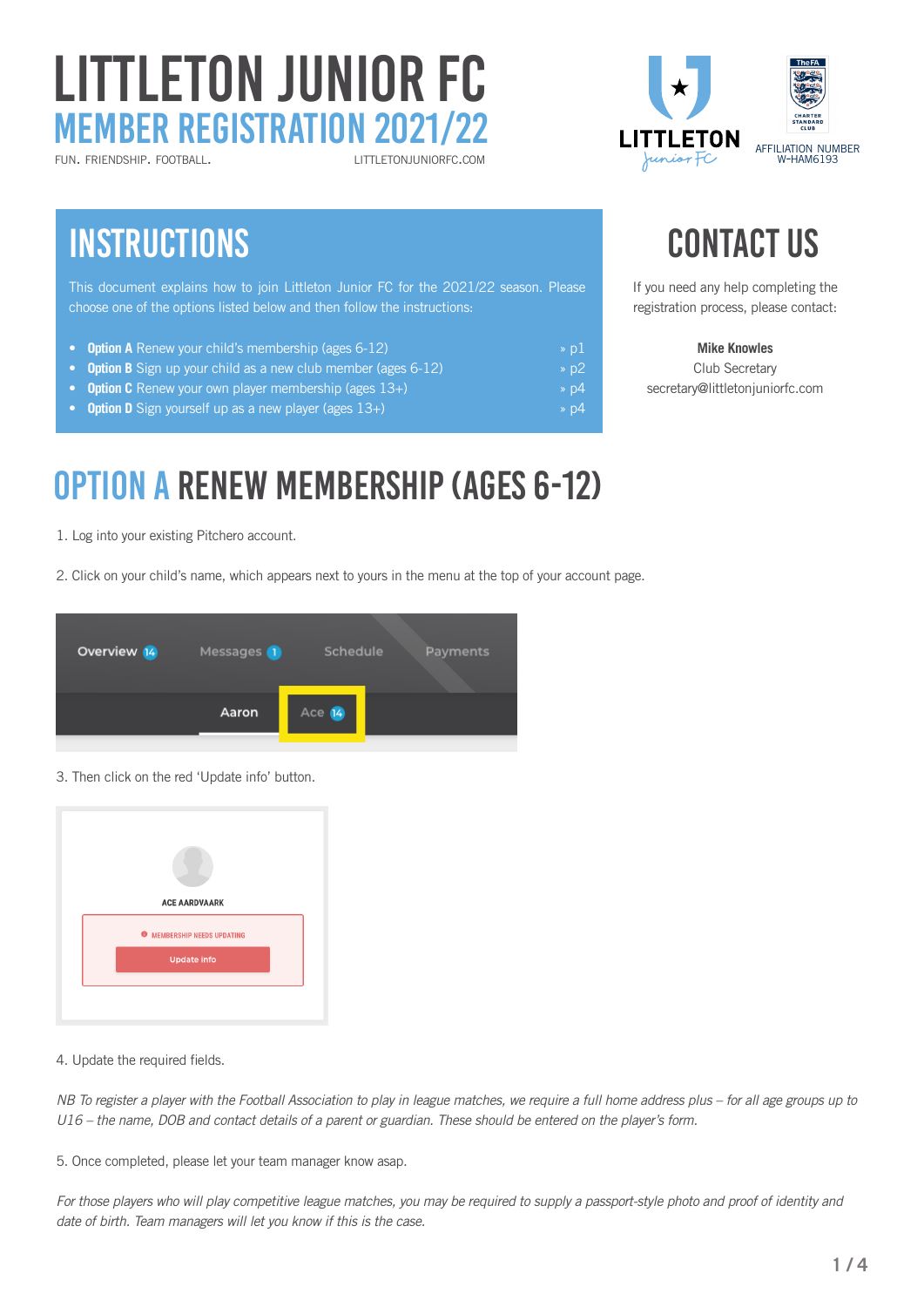### Littleton Junior FC MEMBER REGISTRATION 2021/22 fun. friendship. football. littletonjuniorfc.com



### Option B Add NEW MEMBER (AGES 6-12)

1. Visit the club sign-up link:

**[www.pitchero.com/clubs/littletonjuniorfc/signup](http://www.pitchero.com/clubs/littletonjuniorfc/signup)**

2. Under **Join Littleton Junior FC**, create an account for yourself (NOT your child)

#### Join Littleton, Junier FC

| JOIN LIttleton Junior FC                                                                                                                                                                                                                                                                                                                                                                        |       | Get these amazing benefits                      |
|-------------------------------------------------------------------------------------------------------------------------------------------------------------------------------------------------------------------------------------------------------------------------------------------------------------------------------------------------------------------------------------------------|-------|-------------------------------------------------|
| <b>O</b> Signing up for your child?<br>Please enter your details below to register as a parent. You will add                                                                                                                                                                                                                                                                                    | 悒     | Check out the latest news with the Club App     |
| your child's details later in the process.                                                                                                                                                                                                                                                                                                                                                      |       | Confirm your selection online in seconds        |
| Terms of Service<br>Required<br>I agree to the Pitchero Terms of Service and acknowledge my data will be stored,<br>processed and shared by Pitchero in accordance with their Privacy Policy.                                                                                                                                                                                                   |       | Access private team videos and photos           |
|                                                                                                                                                                                                                                                                                                                                                                                                 |       | Contribute to private forums and leave comments |
| Littleton Junior FC Consent<br>Required<br>I agree to the relevant Littleton Junior FC Policies and give consent for my data to be<br>stored and processed for use in their management system which helps to organise the<br>playing and enjoyment of sport for it's members.                                                                                                                   |       | Make club payments online                       |
| Pitchero Product Updates<br>Optional<br>I am happy for Pitchero to contact me from time to time regarding my account and with<br>details of the Pitchero product range and services which may be of interest via email,<br>post, telephone or text message. You can unsubscribe by un-ticking the box, clicking the<br>unsubscribe link in any email footer or by emailing support@pitchero.com | $O =$ | Receive club news direct to your inbox          |
| Pitchero Partners<br>Optional                                                                                                                                                                                                                                                                                                                                                                   |       |                                                 |

NB, you must tick the first two boxes to agree to Pitchero's terms of service and relevant club policies. You can opt out of certain policies (eg. *club marketing, photo permissions) later in the sign-up process.*

#### 3. Under **Apply for Roles?** tick the box next to **Parent**

4. Under **Add your children**, search for the name of your child. If your child's name does not appear, click the option to add a new player. Then enter name, surname, and the team they have been asked to join. Then click 'Next Step' unless you want to add another player.

### Add your children to apply for the Parent role.

| Last name      |  |        |
|----------------|--|--------|
|                |  |        |
| Team           |  |        |
| Under 18 Lions |  | $\sim$ |
|                |  |        |

5. Click on the grey 'My Account' button.

| 2 Account created!                                                                                 |
|----------------------------------------------------------------------------------------------------|
| Visit your account to review payments, message members and<br>check any pending role applications. |
| <b>MY ACCOUNT</b>                                                                                  |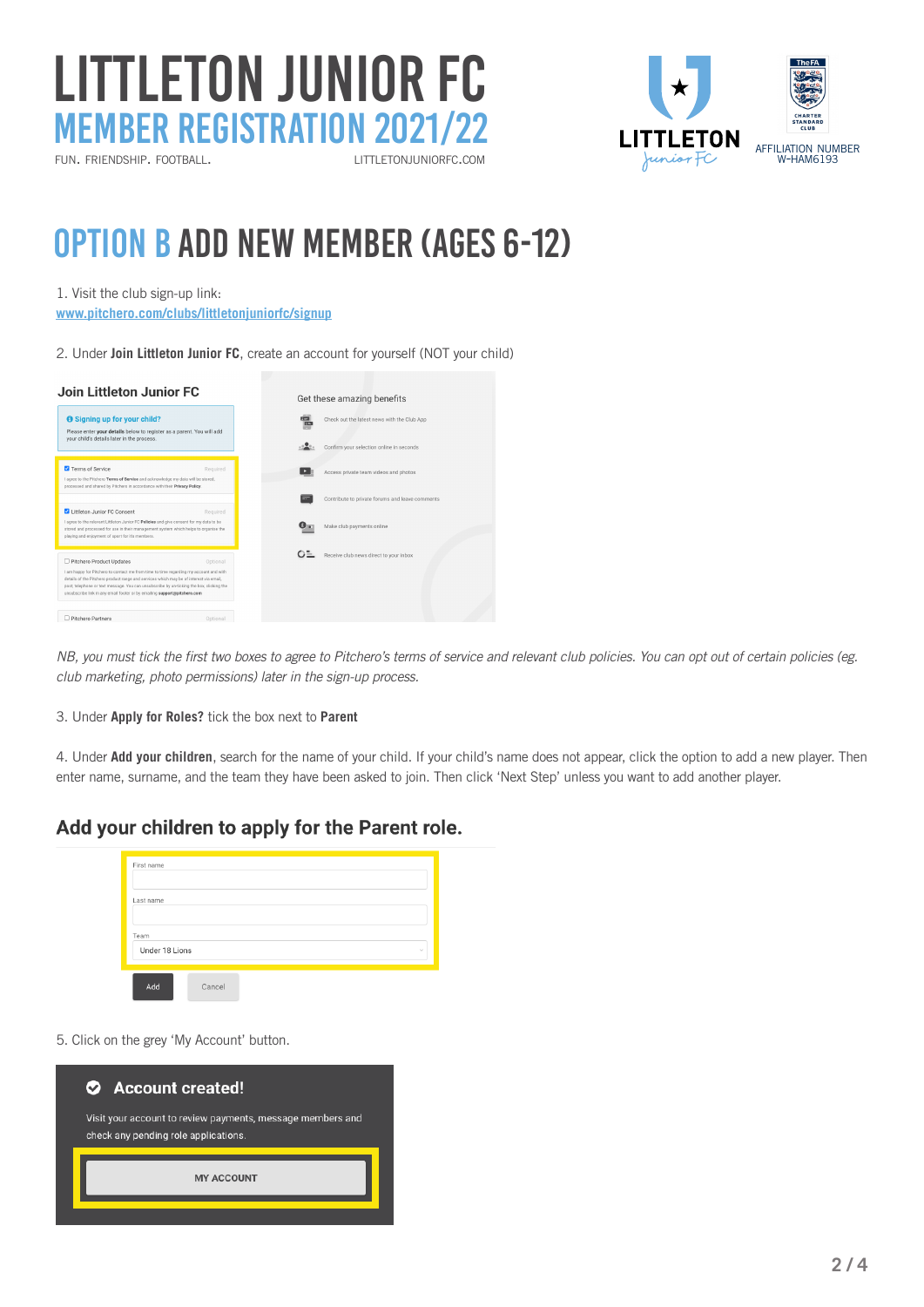

FUN. FRIENDSHIP. FOOTBALL. LITTLETONJUNIORFC.COM



### Option B Continued…

- 6. You should receive an email from Pitchero asking you to confirm your email address. Please click on link to do so.
- 7. Then click on the red 'Update info' button.



#### 8. Update the required fields.

At this point, your child's application needs to be approved by a club official. Once approved, proceed to Step 9. *Once your child's application*  is approved, their name will appear next to yours in the menu at the top of your account page.

9. You now need to complete your child's details. To do so, click on their name.

| Overview 14 | Messages <sup>1</sup> | Schedule          |  | Payments |
|-------------|-----------------------|-------------------|--|----------|
|             | Aaron                 | Ace <sup>14</sup> |  |          |

10. Then click on the red 'Update info' button.



11. Update the required fields.

*NB To register a player with the Football Association to play in league matches, we require a full home address plus – for all age groups up to U16 – the name, DOB and contact details of a parent or guardian. These should be entered on the player's form.*

<sup>12.</sup> Once completed, please let your team manager know asap.